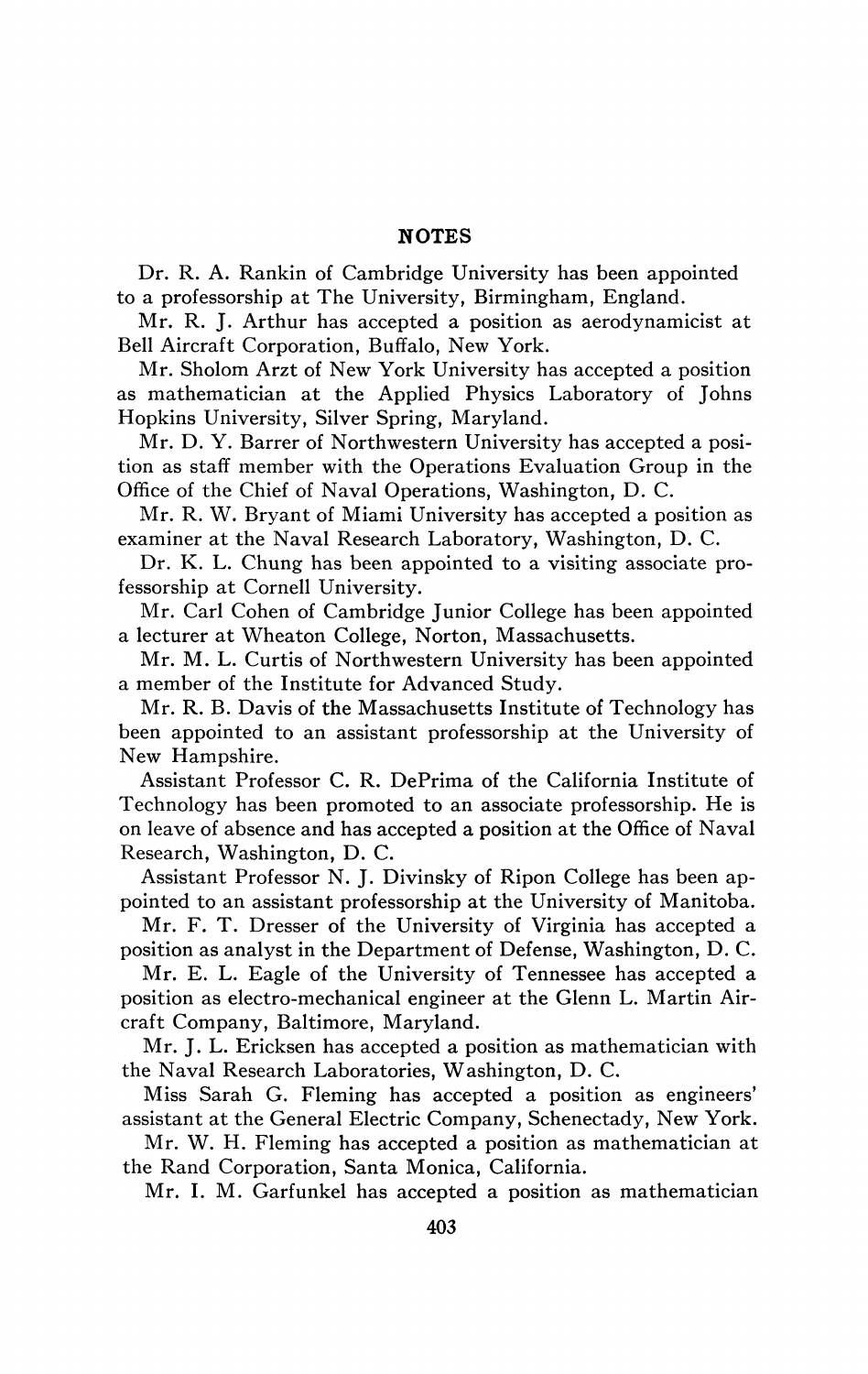with the Naval Ordnance Test Station, Pasadena, California.

Mr. Daniel Gorenstein has been appointed to an assistant professorship at Clark University.

Dr. R. N. Goss of the University of Tulsa has accepted a position as mathematician at the U. S. Navy Electronics Laboratory, San Diego, California.

Dr. E. J. Gumbel has been appointed a consultant in the Applied Mathematics and Statistical Laboratory at Stanford University.

Mr. Ralph Hafner has accepted a position as mathematician at the Naval Ordnance Plant, Indianapolis, Indiana.

Associate Professor Edwin Hewitt of the University of Washington is on leave of absence and has been appointed a visiting lecturer at the University of Uppsala.

Dr. B. E. Howard has accepted a position as senior mathematician at the Air Weapons Research Center of the University of Chicago.

Assistant Professor Lamar Layton of James Millikin University has accepted a position at the Naval Ordnance Laboratory, Silver Spring, Maryland.

Mrs. J. E. Maxfield has accepted a position as mathematician at the Naval Ordnance Test Station, China Lake, California.

Mr. F. D. Miller has accepted a position as mathematician at Bell Aircraft Corporation, Buffalo, New York.

Dr. C. E. Mullan has accepted a position as engineer at Bell Aircraft Corporation, Buffalo, New York.

Dr. G. G. Murray has accepted a position as mathematician at the Applied Physics Laboratory of Johns Hopkins University, Silver Spring, Maryland.

Dr. J. E. L. Peck of Brown University has been appointed a senior lecturer at the University of Natal.

Associate Professor P. M. Pepper of Ohio State University has been appointed research coordinator of the Ohio State University Research Foundation.

Assistant Professor J. W. Ponds of West Virginia State College has accepted a position as mathematician with the U. S. Air Force, Washington, D. C.

Assistant Professor M. H. Protter of Syracuse University has been appointed a member of the Institute for Advanced Study.

Mr. H. G. Rice of Syracuse University has been appointed to an assistant professorship at the University of New Hampshire.

Assistant Professor L. G. Riggs of San Diego State College has been appointed to an assistant professorship at Ohio University.

Dr. Jane C. Rothe has accepted a position as mathematician at the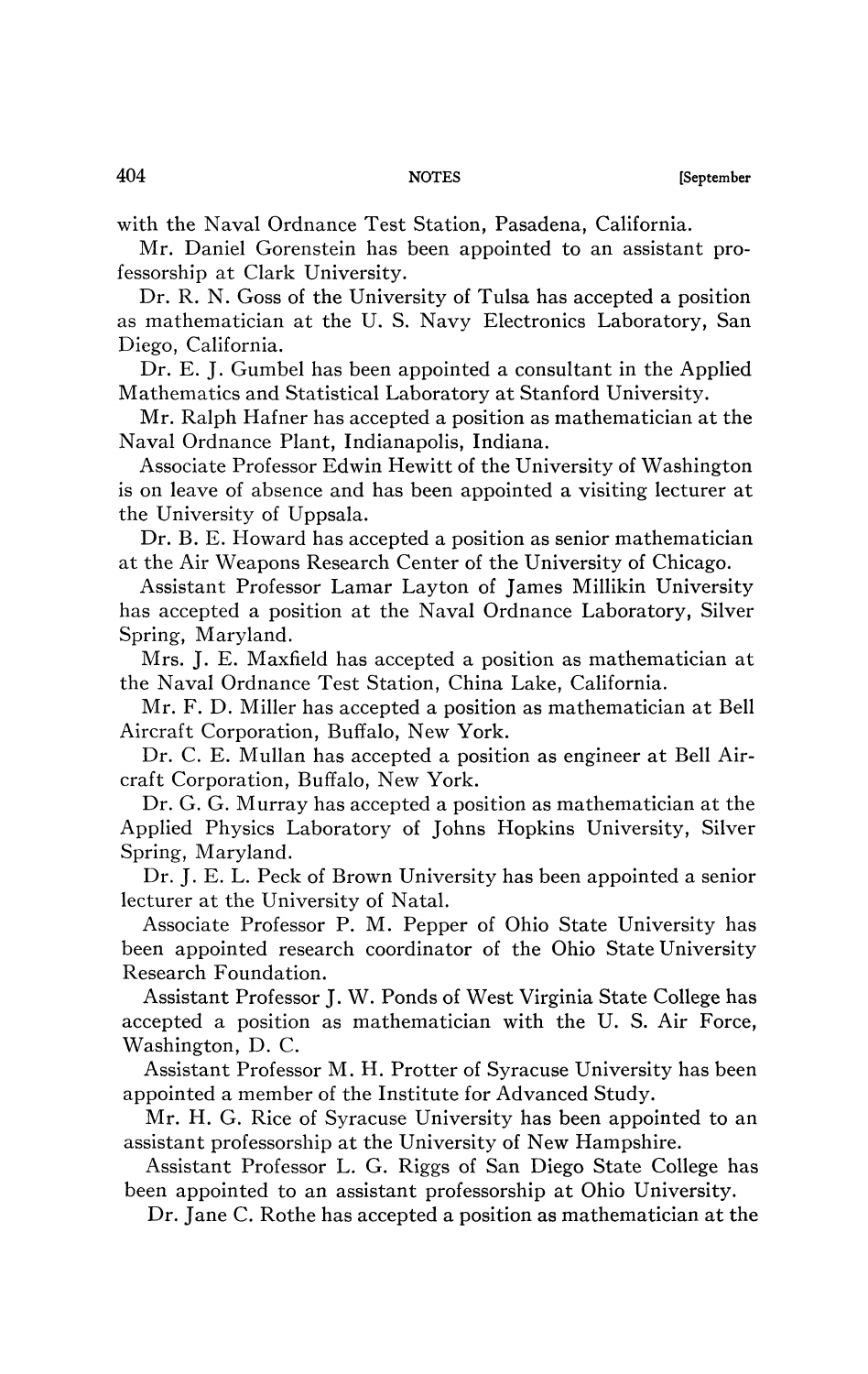Air Force Cambridge Research Laboratories, Cambridge, Massachusetts.

Mr. W. T. Sandlin has accepted a position as manager and advertising director at C. E. Sandlin and Son, Richmond, Kentucky.

Mr. L. L. Scott has been appointed to an assistant professorship at the University of Mississippi.

Mr. R. G. Selfridge has accepted a position as mathematician at the Naval Ordnance Test Station, China Lake, California.

Assistant Professor W. T. Sharp of the University of Maryland has accepted a position as assistant research officer with the National Research Council, Deep River, Canada.

Mr. Maurice Sion has accepted a position as mathematician in the Ordnance Development Division of the National Bureau of Standards, Washington, D. C.

Mr. George Stephenson has accepted a position with the Armed Forces Security Agency in the Department of Defense, Washington, D. C.

Assistant Professor W. M. Stone of Oregon State College has accepted a position as engineer at Boeing Airplane Company, Seattle, Washington.

Mr. Irwin Stoner of the University of Minnesota has accepted a position as assistant scientist at the Rosemount Research Center, Minneapolis, Minnesota.

Mr. R. B. Talmadge has accepted a position as research engineer at North American Aviation, Downey, California.

Mr. Michael Tikson has accepted a position with the Office of Air Research, Dayton, Ohio.

Mr. C. H. Tyler of Lewis College has accepted a position as engineer at the Bell Aircraft Corporation, Buffalo, New York.

Mr. J. W. Weihe has been appointed lecturer at the University of California, Berkeley, California.

Dr. J. G. Wendel of Yale University has accepted a position at the Rand Corporation, Santa Monica, California.

Mr. J. G. Wozencraft has accepted a position as mathematician at the Naval Ordnance Test Station, China Lake, California.

The following promotions are announced:

J. J. Andrews, St. Louis University, to an assistant professorship.

H. A. Antosiewicz, Montana State College, to an associate professorship.

Winifred A. Asprey, Vassar College, to an associate professorship. May M. Beenken, Immaculate Heart College, to a professorship.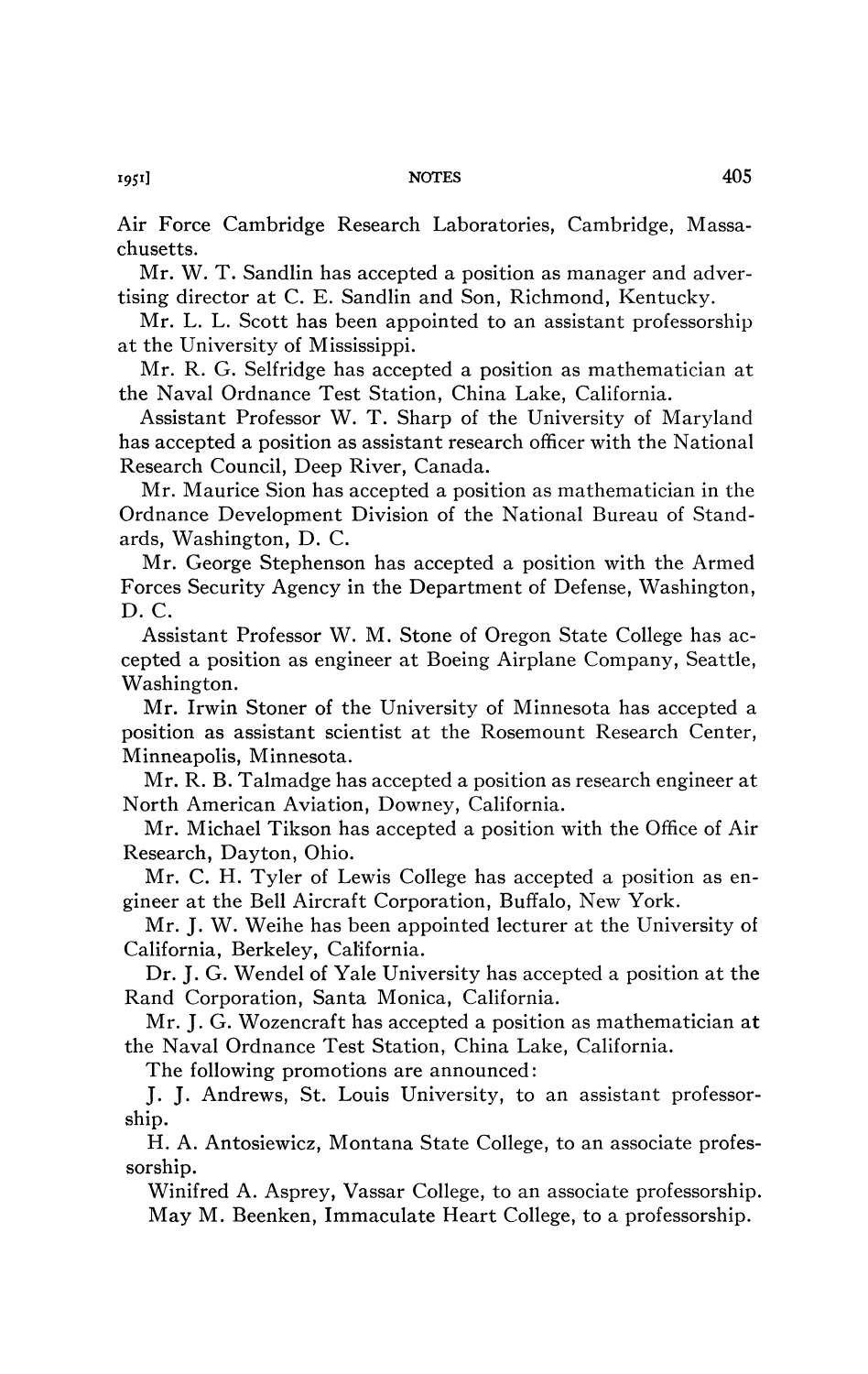F. M. Carpenter, Colorado School of Mines, to an associate professorship.

Abraham Charnes, Carnegie Institute of Technology, to an associate professorship.

R. A. Clark, Case Institute of Technology, to an assistant professorship.

S. H. Crandall, Massachusetts Institute of Technology, to an associate professorship.

D. B. Dekker, University of Washington, to an assistant professorship.

R. M. Exner, Syracuse University, to an assistant professorship. Herbert Federer, Brown University, to a professorship.

Alvaro Ferlini, St. Joseph College, to an assistant professorship.

A. D. Fialkow, Polytechnic Institute of Brooklyn, to a professorship.

G. H. Handelman, Carnegie Institute of Technology, to an associate professorship.

A. E. Heins, Carnegie Institute of Technology, to a professorship.

L. Aileen Hostinsky, Temple University, to an assistant professorship.

J. G. Kemeny, Princeton University, to an assistant professorship. E. H. Lee, Brown University, to a professorship.

Eugene Leimanis, University of British Columbia, to an associate professorship.

Howard Levene, Columbia University, to an assistant professorship.

H. D. Lipsich, University of Cincinnati, to an assistant professorship.

Henry Lisman, Yeshiva University, to an associate professorship. Albert Newhouse, University of Houston, to a professorship.

Emma J. Olson, Kent State University, to a professorship.

Paul Olum, Cornell University, to an associate professorship.

K. S. Phelan, St. John's University, to an assistant professorship. F. M. Pulliam, U. S. Naval Postgraduate School, Annapolis, Maryland, to an associate professorship.

C. E. Rickart, Yale University, to an associate professorship.

J. P. Russell, Polytechnic Institute of Brooklyn, to an associate professorship.

F. J. Scheid, Boston University, to an assistant professorship.

S. S. Shu, Illinois Institute of Technology, to an associate professorship.

H. W. Syer, Boston University, to an associate professorship.